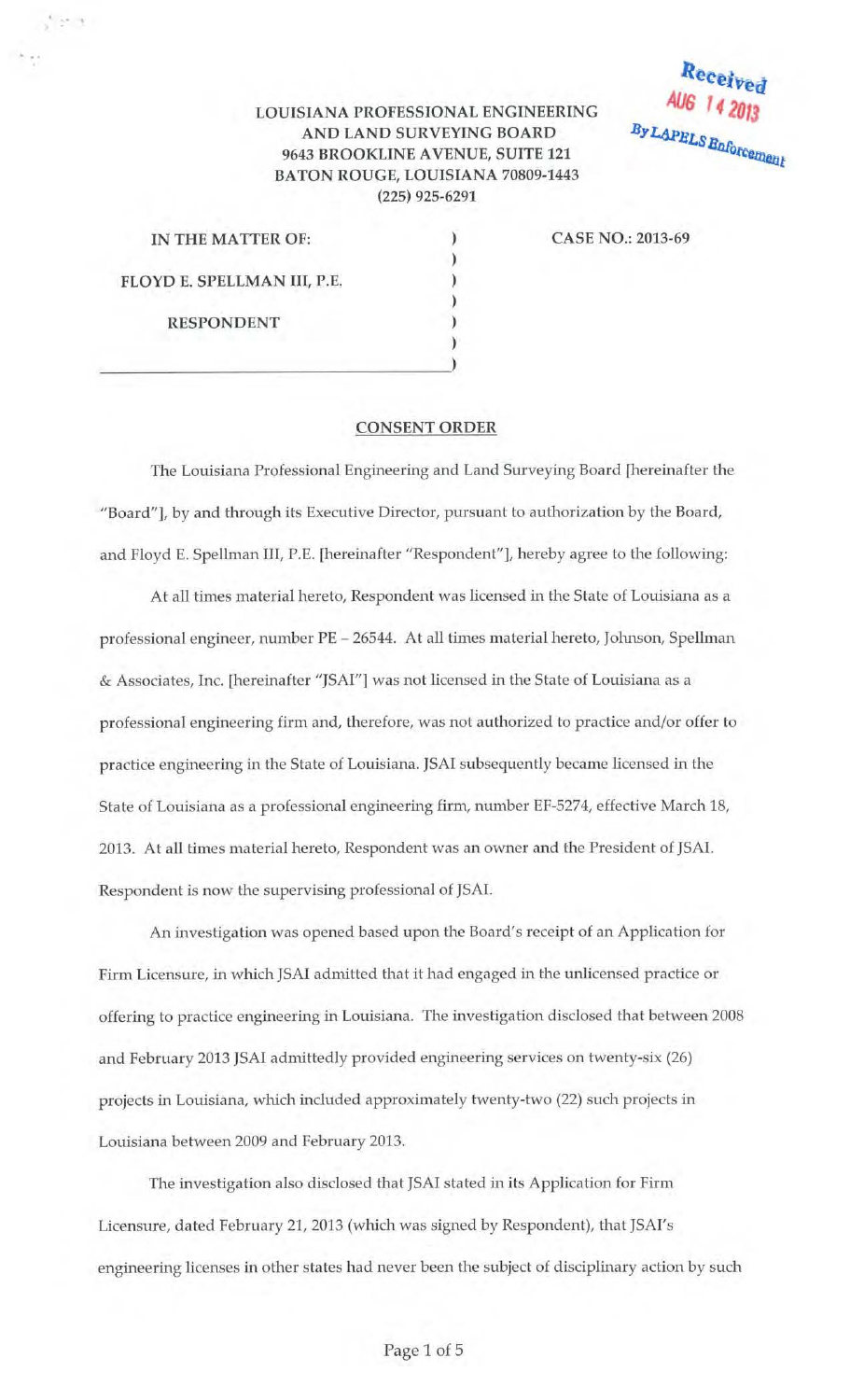states. However, in 1999 the South Carolina Board of Registration for Professional Engineers & Land Surveyors [hereinafter the "South Carolina Board"] had taken disciplinary action against JSAI for the unlicensed practice of engineering in South Carolina. In a Consent Order dated July 27, 1999 in connection with Case No. 991852694, the South Carolina Board ordered JSAI to, among other things, accept a public reprimand and pay a \$1,000 fine.

 $\mathbb{C}^{k}$ 

La. R.S. 37:681 and 37:700(A)(1) and (9), *to wit* LAC Title 46:LXI§2301(B), prohibit the practicing of and/or offering to practice engineering in Louisiana without proper licensure. La. R.S. 37:698 $(A)(1)$  and La. R.S. 37:700 $(A)(3)$  prohibit any fraud, deceit, material misstatement, or perjury or the giving of any false or forged evidence in applying for a license. La. R.S. 37:698(A)(12) prohibits licensees from aiding or assisting another person in violating the laws and/or rules of the Board. La. R.S. 37:698(H) permits the Board to take disciplinary action against persons who violate La. R.S. 37:698(A)(1) and (12), upon a finding of guilt following the preferral of charges, notice and hearing and a majority vote of its entire membership authorized to participate in the proceeding. La. R.S. 37:681, La. R.S. 37:698(A)(1) and (12), La. R.S. 37:698(H), La. R.S. 37:700(A)(1), (3) and (9) and LAC Title 46:LXI§2301(B) were in effect at all times material hereto.

It is undisputed that (a) between 2008 and February 2013 JSAI was not licensed to practice and/or offer to practice engineering in Louisiana, (b) during this time period JSAI practiced and/or offered to practice engineering in Louisiana without proper licensure, (c) JSAI and Respondent provided false information on JSAI's application for firm licensure to the Board, and (d) Respondent aided or assisted JSAI in violating the laws and/or rules of the Board.

By letter dated July 26, 2013, the Board gave notice to Respondent that it was considering the preferral of charges against Respondent on the grounds that he may have violated (a) La. R.S. 37:698(A)(1), relative to the commission of any fraud, deceit, material misstatement, or perjury or the giving of any false or forged evidence in applying for a license, and (b) La. R.S. 37:698(A)(12), relative to the aiding or assisting of another person in violating the laws and/or rules of the Board.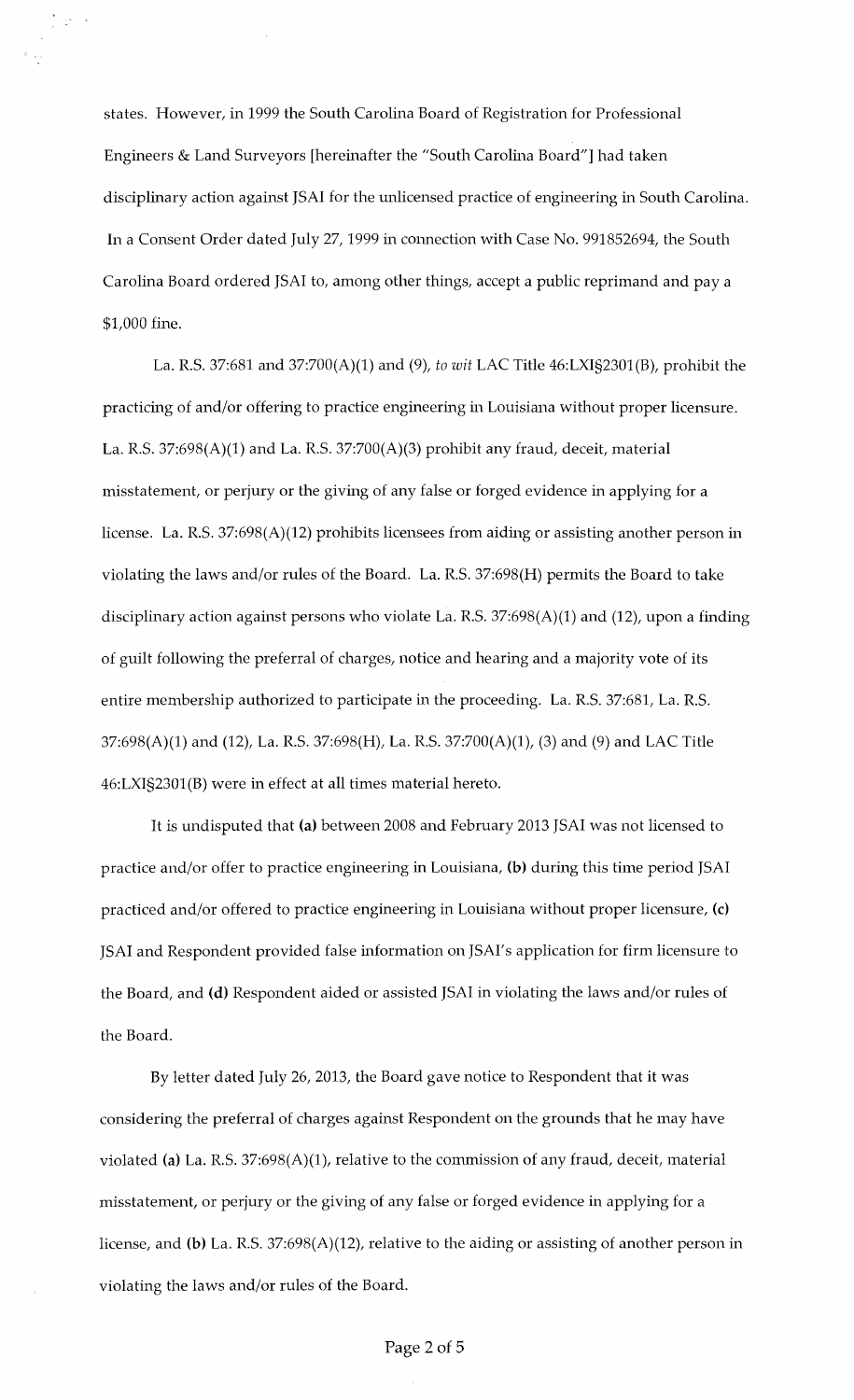Wishing to dispense with the need for further disciplinary action and to conclude the instant proceeding without further delay and expense, for the purpose of this proceeding only, Respondent and the Board do hereby enter into this Consent Order, in which Respondent of his own free will consents to the issuance of a Consent Order by the Board, wherein Respondent agrees to (a) pay a fine of one thousand five hundred (\$1,500.00) dollars; (b) pay administrative costs of three hundred thirty three and 19/100 (\$333.19) dollars; (c) successfully complete the Board's online Louisiana Laws and Rules Quiz; (d) successfully complete the Board's online Louisiana Professionalism and Ethics Quiz; and (e) the publication of this Consent Order on the Board's website and a summary of this matter in the Board's official journal, the *Louisiana Engineer and Surveyor Journal,* and the reporting of this matter to the National Council of Examiners for Engineering and Surveying (NCEES), identifying Respondent by name.

Respondent admits to violations of the referenced laws and/or rules regarding (a) the commission of any fraud, deceit, material misstatement, or perjury or the giving of any false or forged evidence in applying for a license and (b) the aiding or assisting of another person in violating the laws and/or rules of the Board. Respondent acknowledges awareness of said laws and/or rules and states that he will comply with all applicable laws and rules henceforth. Respondent has been advised of his right to be represented by counsel before the Board and/or to appear at any hearing personally or by counsel and present witnesses and evidence in his own behalf, and he hereby waives this right and his right to appeal; and he states affirmatively that he has been afforded all administrative remedies due him under the law. Respondent further acknowledges awareness of the fact that the signed original of this Consent Order will remain in the custody of the Board as a public record and will be made available for public inspection and copying upon request.

Therefore, in consideration of the foregoing and by signing this Consent Order, Respondent does hereby waive his right to a hearing before the Board, to the presenting of evidence and witnesses in his behalf, to Findings of Fact and Conclusions of Law in this case, and to judicial review of this Consent Order.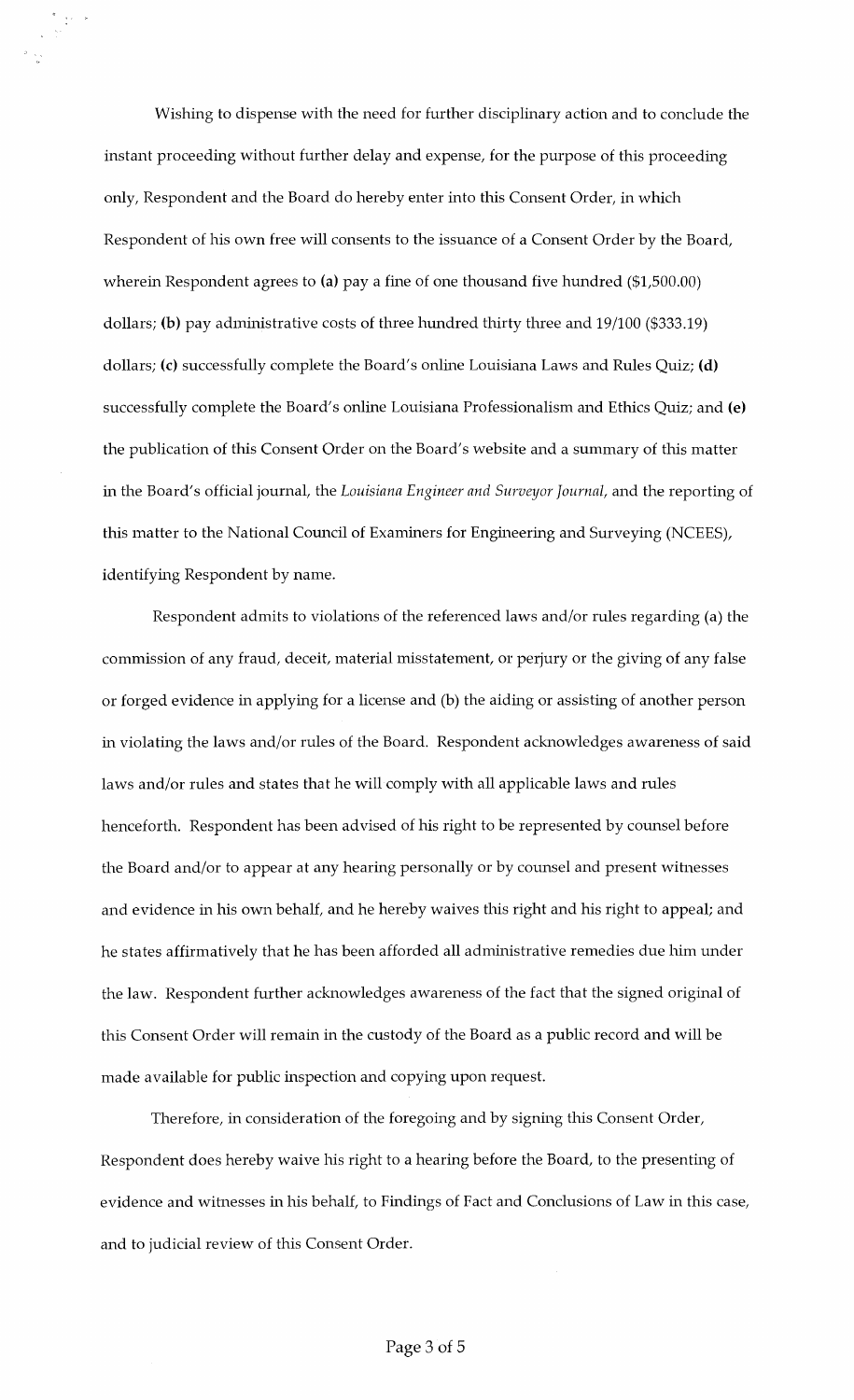Respondent hereby represents (a) that he fully understands the meaning and intent of this Consent Order, including but not limited to its final and binding effect, (b) that he has voluntarily entered into this Consent Order and that no other promise or agreement of any kind has been made to or with him by any person whatsoever to cause the execution of this instrument and (c) that the sanctions set forth in this Consent Order do not prevent the Board from taking further disciplinary or enforcement action against Respondent on matters not specifically addressed in this Consent Order.

WHEREFORE, the Louisiana Professional Engineering and Land Surveying Board and Respondent agree that:

1. Respondent shall pay a fine of one thousand five hundred (\$1,500.00) dollars, which shall be tendered to the Board by certified check payable to the Board, due upon the signing of this Consent Order; and

2. Respondent shall pay administrative costs of three hundred thirty three and 19/100 (\$333.19) dollars, which shall be tendered to the Board by certified check payable to the Board, due upon the signing of this Consent Order; and

3. Respondent shall successfully complete the Board's online Louisiana Laws and Rules Quiz with a score of 90% or higher and return it to the Board within sixty (60) days of the effective date of this Consent Order; and

4. Respondent shall successfully complete the Board's online Louisiana Professionalism and Ethics Quiz with a score of 90% or higher and return it to the Board within sixty (60) days of the effective date of this Consent Order; and

5. This Consent Order shall be published on the Board's website and a summary of this matter shall be printed in the official journal of the Board, the *Louisiana Engineer and Surveyor Journal,* and reported to the National Council of Examiners for Engineering and Surveying (NCEES), identifying Respondent by name; and

6. This Consent Order shall not become effective unless and until it is accepted and signed by and on behalf of the Board. Should the Board not accept and sign this Consent Order, it is agreed that presentation of this matter to the Board shall not prejudice